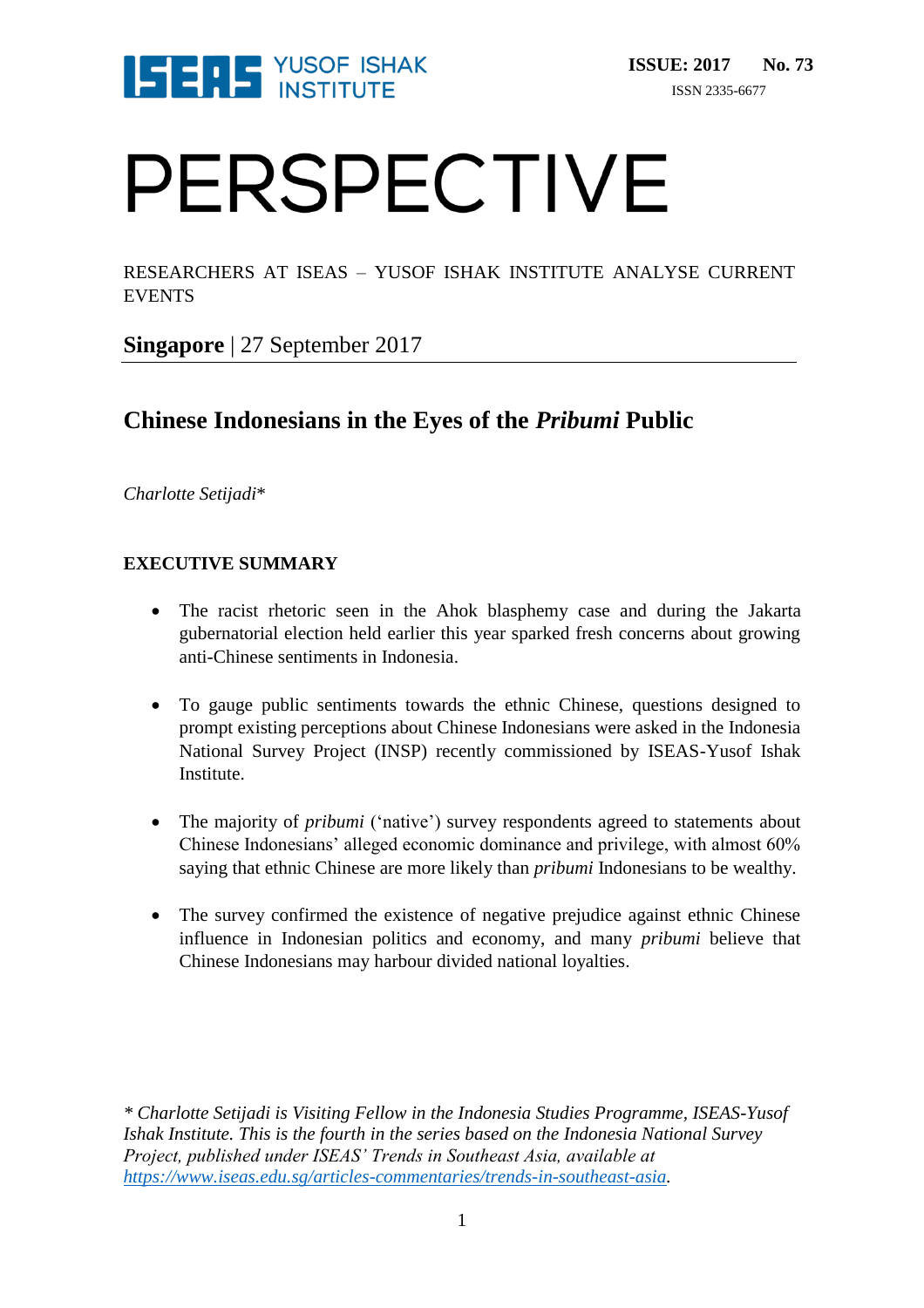

#### **ANTI-CHINESE SENTIMENTS IN INDONESIA**

Chinese Indonesians have received considerable public attention in the past year, mostly because of the Jakarta gubernatorial election and blasphemy controversy involving Basuki "Ahok" Tjahaja Purnama.

A popular governor with consistently high approval ratings, Ahok, a Chinese and a Christian, was widely tipped to win the 2017 Jakarta election held earlier this year. This was of course until the now infamous blasphemy case over public comments that Ahok had made in September last year that allegedly insulted the Al-Maidah 51 verse of the Qur'an.<sup>1</sup> Within weeks, a series of mass protests organized by hard-line Islamist groups involving hundreds of thousands of angry Muslim protesters from all over Indonesia took place in Jakarta. These called for Ahok to be prosecuted for blasphemy or even be put to death, but increasingly – and almost predictably – the angry chants took a hateful and racist tone against the ethnic Chinese.

The rise of anti-Chinese narratives seen throughout the Jakarta election and the Ahok blasphemy case have prompted questions about whether old stereotypes and negative prejudices against the ethnic Chinese have persisted despite almost two decades of policy and societal reforms.

In the wake of the riots of 13-14 May 1998 and the fall of the Suharto regime which ushered in an era of *reformasi* (reform movement), discriminatory anti-Chinese policies were abolished and Chinese Indonesian organisations, media, languages and culture "returned" to the public eye after 32 years of forced assimilation under the New Order. Since then, Chinese Indonesians have generally displayed much optimism about their political situation and safety in Indonesia, particularly with their increased representation in mainstream politics, government, and civil society.<sup>2</sup>

However, increasingly negative sentiments against them in recent times have been disturbing. In fact, even before the Ahok blasphemy case, there had been several alarming instances that indicate a return – or at least a resurfacing – of anti-Chinese narratives. Anti-Ahok opposition and groups have publicly attacked him based on his Chinese ethnicity since before he first took office as Jakarta vice governor in 2012. This involve not only Ahok. During the 2014 presidential election, a black campaign against political ally Jokowi

<sup>&</sup>lt;u>.</u> <sup>1</sup> Charlotte Setijadi, 'Ahok's Downfall and the Rise of Islamist Populism in Indonesia', ISEAS Perspective, 2017, No. 38.

[<sup>\(</sup>https://www.iseas.edu.sg/images/pdf/ISEAS\\_Perspective\\_2017\\_38.pdf\)](https://www.iseas.edu.sg/images/pdf/ISEAS_Perspective_2017_38.pdf).

<sup>2</sup> Hoon, C.Y. (2008). *Chinese Identity in Post-Suharto Indonesia: Culture, Politics and Media*. Sussex: Sussex Academic Press. See also Purdey, J. (2003). 'Political Change Reopening the Asimilasi vs Integrasi Debate: Ethnic Chinese Identity in Post-Suharto Indonesia', *Asian Ethnicity* 4(3), pp. 421-437.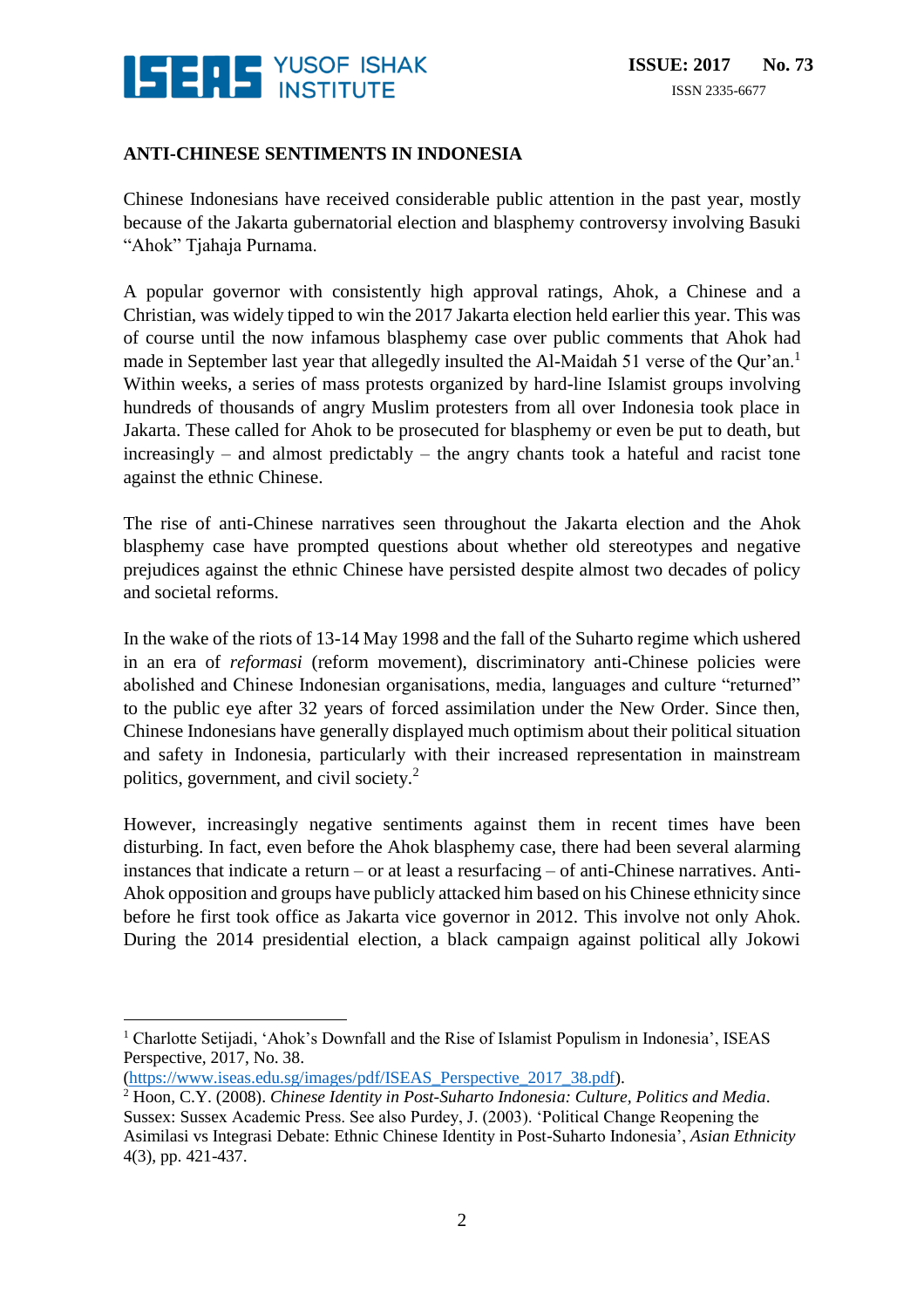

 $\overline{a}$ 

claimed that he is actually of Chinese descent.<sup>3</sup> Jokowi's campaign team was quick to deny allegations of Chinese ethnicity, but the very fact that such accusations needed to be publicly denied demonstrates the negative political connotations still strongly attached to Chineseness. More seriously, in July 2016, a complaint from an ethnic Chinese woman about the loud volume of a local mosque's call to prayer (*adzan*) in the Riau Islands Province's town of Tanjung Balai led to riots, looting, attacks, and the burning of several Buddhist and Chinese temples by an angry mob of hundreds.<sup>4</sup> Smaller incidents that had potential to spread into full-scale riots had been occurring since 1998, almost all of them initially caused by small disputes or misunderstandings that had to do with money or religion (or both). $5$ 

As has always been the case throughout Indonesia's history, contemporary anti-Chinese sentiments have complex intersections with issues of class and religion. While religion now features much more predominantly than in the past, class has continued to be an important element that shape how the *pribumi* public perceives Chinese Indonesians. Indeed, as has been pointed out elsewhere, even in the Ahok blasphemy case, class was a key element and public anger towards Ahok was amplified by the fact that many of his policies – such as the forced evictions of *kampung* (urban village) communities along the riverbanks and the controversial Jakarta Cove land reclamation project – had severely disadvantaged the poor.<sup>6</sup>

Very soon after the Ahok case, Bachtiar Nasir, an influential Ulama from an organization called Young Ulama and Intellectuals Council of Indonesia (MIUMI), who was also one of the leaders of the anti-Ahok protests, stated that ethnic Chinese wealth would be the next target of Islamist protesters.<sup>7</sup> It also emerged that Vice President Jusuf Kalla had made a statement implying that most rich people in Indonesia are of Chinese descent – who are

<sup>&</sup>lt;sup>3</sup> 'Shambolic election campaign leaves Indonesia's president-elect much to prove', [http://www.reuters.com/article/us-indonesia-election-brink-insight/shambolic-election-campaign](http://www.reuters.com/article/us-indonesia-election-brink-insight/shambolic-election-campaign-leaves-indonesias-president-elect-much-to-prove-idUSKBN0GR28Q20140827)[leaves-indonesias-president-elect-much-to-prove-idUSKBN0GR28Q20140827,](http://www.reuters.com/article/us-indonesia-election-brink-insight/shambolic-election-campaign-leaves-indonesias-president-elect-much-to-prove-idUSKBN0GR28Q20140827) accessed 31 August 2017.

<sup>4</sup> 'Amuk Massa di Tanjung Balai, Vihara dan Kelenteng Dibakar' ['Angry Mob in Tanjung Balai, Vihara and Temple Burnt'],

[http://www.bbc.com/indonesia/berita\\_indonesia/2016/07/160730\\_indonesia\\_rusuh\\_tanjung\\_balai,](http://www.bbc.com/indonesia/berita_indonesia/2016/07/160730_indonesia_rusuh_tanjung_balai) accessed 31 August 2017.

<sup>&</sup>lt;sup>5</sup> For instance, a neighbourhood disagreement over alleged damages on a parked car resulted in the assault of an ethnic Chinese man in the Kalimantan city of Pontianak in 6 December 2007. The incident – known as the 'Alleyway 17' incident after the name of the street the dispute initially took place in – quickly escalated to small-scale rioting where angry Malay mobs attacked a local Chinese temple and destroyed a number of Chinese-owned properties.

[<sup>\(</sup>http://www.antaranews.com/print/86141/kota-pontianak-siaga-satu,](http://www.antaranews.com/print/86141/kota-pontianak-siaga-satu) accessed 12 September 2017).

<sup>6</sup> Ian Wilson, 'Jakarta: inequality and the poverty of elite pluralism', *New Mandala*, 19 April 2017 [\(http://www.newmandala.org/jakarta-inequality-poverty-elite-pluralism/\)](http://www.newmandala.org/jakarta-inequality-poverty-elite-pluralism/).

<sup>&</sup>lt;sup>7</sup> 'Exclusive - Indonesian Islamist leader says ethnic Chinese wealth is next target', [http://www.reuters.com/article/uk-indonesia-politics-cleric-exclusive/exclusive-indonesian](http://www.reuters.com/article/uk-indonesia-politics-cleric-exclusive/exclusive-indonesian-islamist-leader-says-ethnic-chinese-wealth-is-next-target-idUSKBN18817N)[islamist-leader-says-ethnic-chinese-wealth-is-next-target-idUSKBN18817N,](http://www.reuters.com/article/uk-indonesia-politics-cleric-exclusive/exclusive-indonesian-islamist-leader-says-ethnic-chinese-wealth-is-next-target-idUSKBN18817N) accessed 11 September 2017.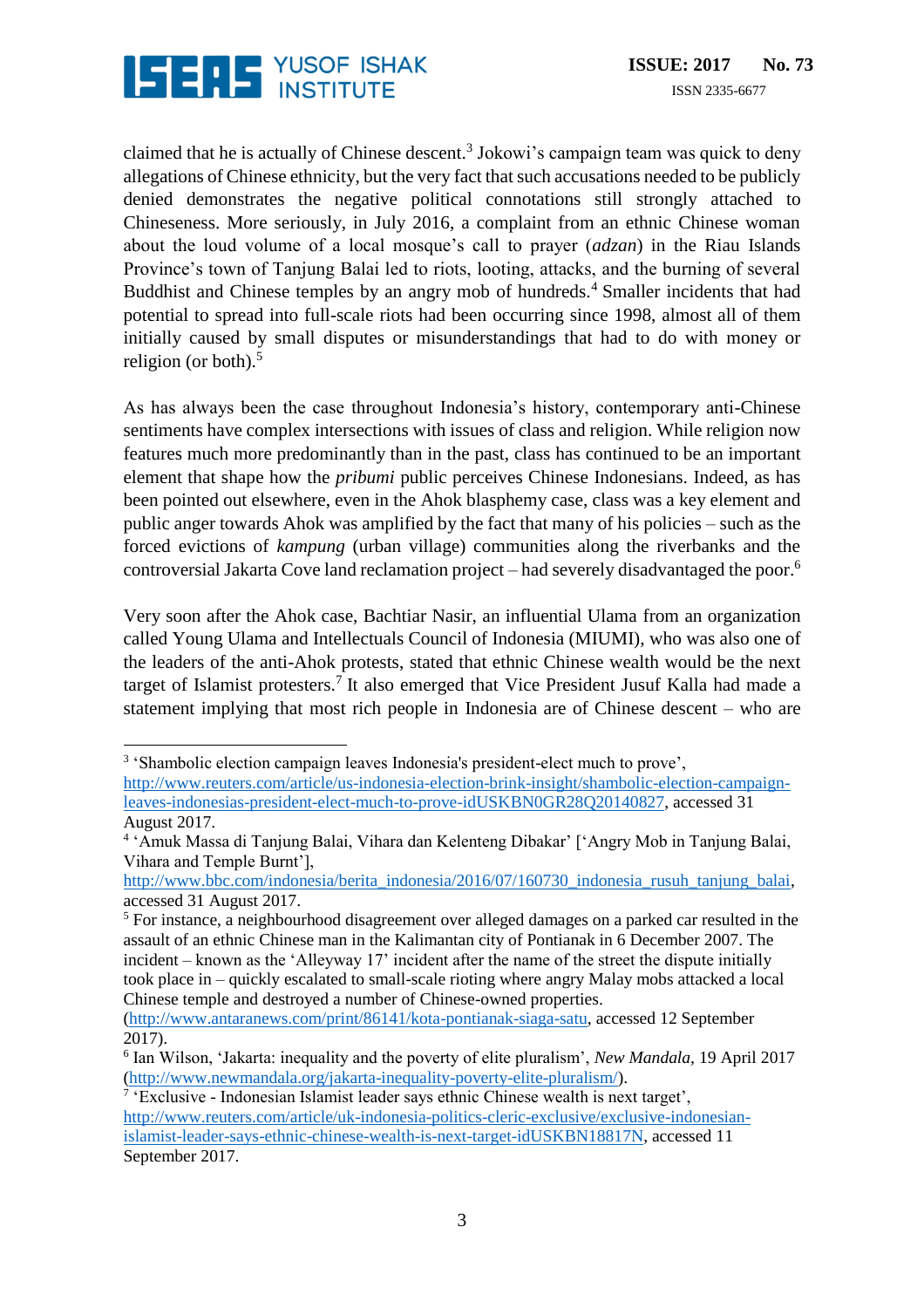

mostly Christians and Confucians – while the poor are Muslim *pribumi*. <sup>8</sup> Not long after, Commander of the Indonesian Armed Forces General Gatot Nurmantyo caused controversy when, during a speech given to the Golkar Party National Leadership Conference on 22 May 2017, he read a poem implying that too much of Indonesia's wealth is owned by non*pribumi*. <sup>9</sup> The overlap of religion, class issues, and ethno-nationalism in the recent rise in anti-Chinese sentiments remains clear.

#### **SURVEY QUESTIONS ON CHINESE INDONESIANS**

In May 2016, ISEAS-Yusof Ishak Institute commissioned a nationwide survey in Indonesia. Called the Indonesia National Survey Project (INSP) this survey was designed to enhance understanding of economic, social, and political developments in Indonesia. Administered in partnership with *Lembaga Survei Indonesia* (LSI, Indonesian Survey Institute) between 20 and 30 May 2017, the public opinion data were collected from a large sample of 1,620 respondents from various ethno-linguistic, class, and religious backgrounds in all 34 provinces in Indonesia. Conducted in the wake of the Jakarta gubernatorial election, the findings of this survey provide important data for understanding recent cleavages in Indonesian politics and society.

The survey featured a list of long-held prejudicial statements concerning Chinese Indonesians to measure the degree to which these sentiments are still held. The sentences/questions were organised based on three broad themes pertaining to perceptions of ethnic Chinese wealth, political and economic influence, and social behaviours. In response to each statement, respondents were asked to measure their level of agreement or disagreement on a five-point scale. Only *pribumi* survey participants were asked to respond to these questions.

#### *Chinese Indonesians as economically privileged*

 $\overline{a}$ 

One of the most persistent stereotypes about Chinese Indonesians is that they are wealthy and economically dominant. This is a stereotype with a long historical precedence from the Dutch colonial era when the ethnic Chinese were segregated as a separate racial category as "Foreign Orientals", and often played a middleman role in trade dealings between the Dutch and the *Inlander*. <sup>10</sup> Ironically, this stereotype was further perpetuated during the

[\(https://www.iseas.edu.sg/images/pdf/ISEAS\\_Perspective\\_2017\\_49.pdf\)](https://www.iseas.edu.sg/images/pdf/ISEAS_Perspective_2017_49.pdf)

<sup>8</sup> 'Kalla Defends Comment About Chinese Wealth After Criticism', [http://m.thejakartaglobe.com/politics/kalla-defends-comment-about-chinese-wealth-after](http://m.thejakartaglobe.com/politics/kalla-defends-comment-about-chinese-wealth-after-criticism/)[criticism/,](http://m.thejakartaglobe.com/politics/kalla-defends-comment-about-chinese-wealth-after-criticism/) accessed 11 September 2017.

<sup>9</sup> Leo Suryadinata, 'General Gatot and the Re-emergence of Pribumi-ism in Indonesia', ISEAS Perspective, 2017, No. 49

<sup>10</sup> Coppel, C (1983). *Indonesian Chinese in Crisis*. Oxford: Oxford University Press. See also Suryadinata, L (2005). *Pribumi Indonesians, the Chinese Minority, and China: A Study of Perceptions and Policies.* Singapore: Marshall Cavendish International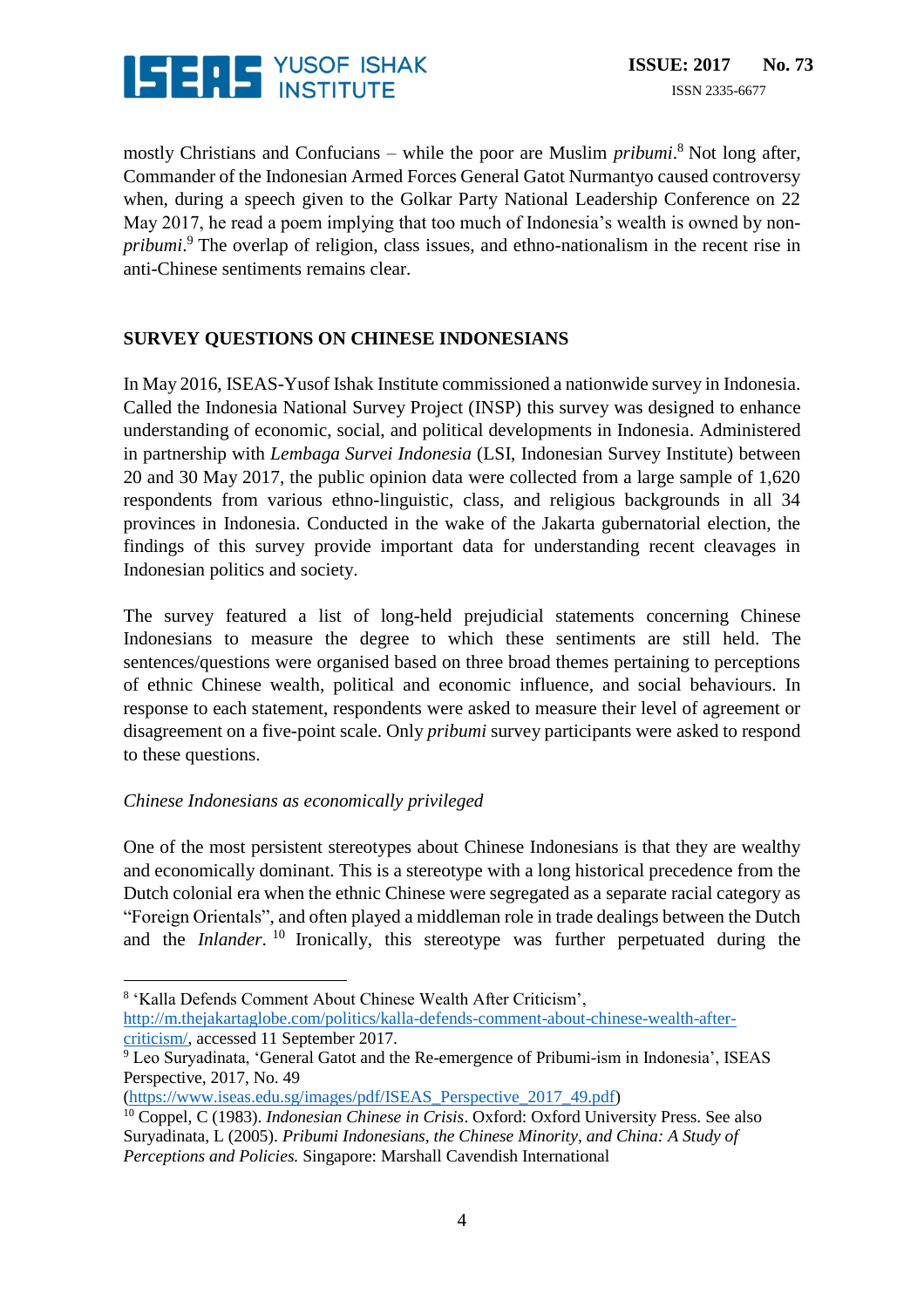

assimilation period under the New Order (1966-1998) when Chinese Indonesians were discouraged from entering politics, civil, and military service, thus confining them further to the commercial sectors. Chinese business tycoons such as Liem Sioe Liong (Sudono Salim) who were close to the Suharto family and had other *pribumi* political elites as business partners did little to quell the perception of the ethnic Chinese not only as disproportionately wealthy but also as being opportunistic and politically influential.<sup>11</sup>

In the post-Suharto era, this perception of ethnic Chinese wealth is still widespread despite the fact that there have been more efforts to publicise the fact that the vast majority of Chinese Indonesians are not wealthy tycoons, and that many ethnic Chinese are poor and live a rural existence.<sup>12</sup> To be sure ethnic Chinese individuals and well-known families such as the Hartonos, Salims, Widjajas, and Riadys are extremely wealthy, and their visibility in the media and public life projects the image of Chinese economic dominance. For instance, eight out of the 2016 ten richest Indonesians according to Forbes magazine are ethnic Chinese. $13$ 

Indeed, as seen in Figure 1, when our survey respondents were shown the following statements pertaining to perceptions of ethnic Chinese wealth and economic acumen, the majority agreed that Chinese Indonesians are "more likely to be wealthy than *pribumi*" (59.8% agreed) and that they are "usually at least middle-class" (60.1%). Because of this perceived economic privilege, life is thus "easier for Chinese Indonesians" (48% agreed) and the Chinese have more opportunities in life than indigenous Indonesians (48.7% agreed).

 $\overline{a}$ 

<sup>&</sup>lt;sup>11</sup> Chua, C (2008). *Chinese Big Business in Indonesia: The State of Capital*. London: Routledge.

 $12$  For instance, television programs and news reports raise stories of Chinese Indonesian communities in rural areas such as the *Cina Benteng* ('Fortress Chinese') community in the western outskirts of Jakarta who have lived as farmers for centuries. Recently, a *Cina Benteng* museum was established in Tangerang regency of Banten province to showcase the history and culture of this little-known community.

<sup>13</sup> 'Forbes: Indonesia's 50 Richest', [https://www.forbes.com/indonesia](https://www.forbes.com/indonesia-billionaires/list/#tab:overall)[billionaires/list/#tab:overall,](https://www.forbes.com/indonesia-billionaires/list/#tab:overall) accessed 1 September 2017.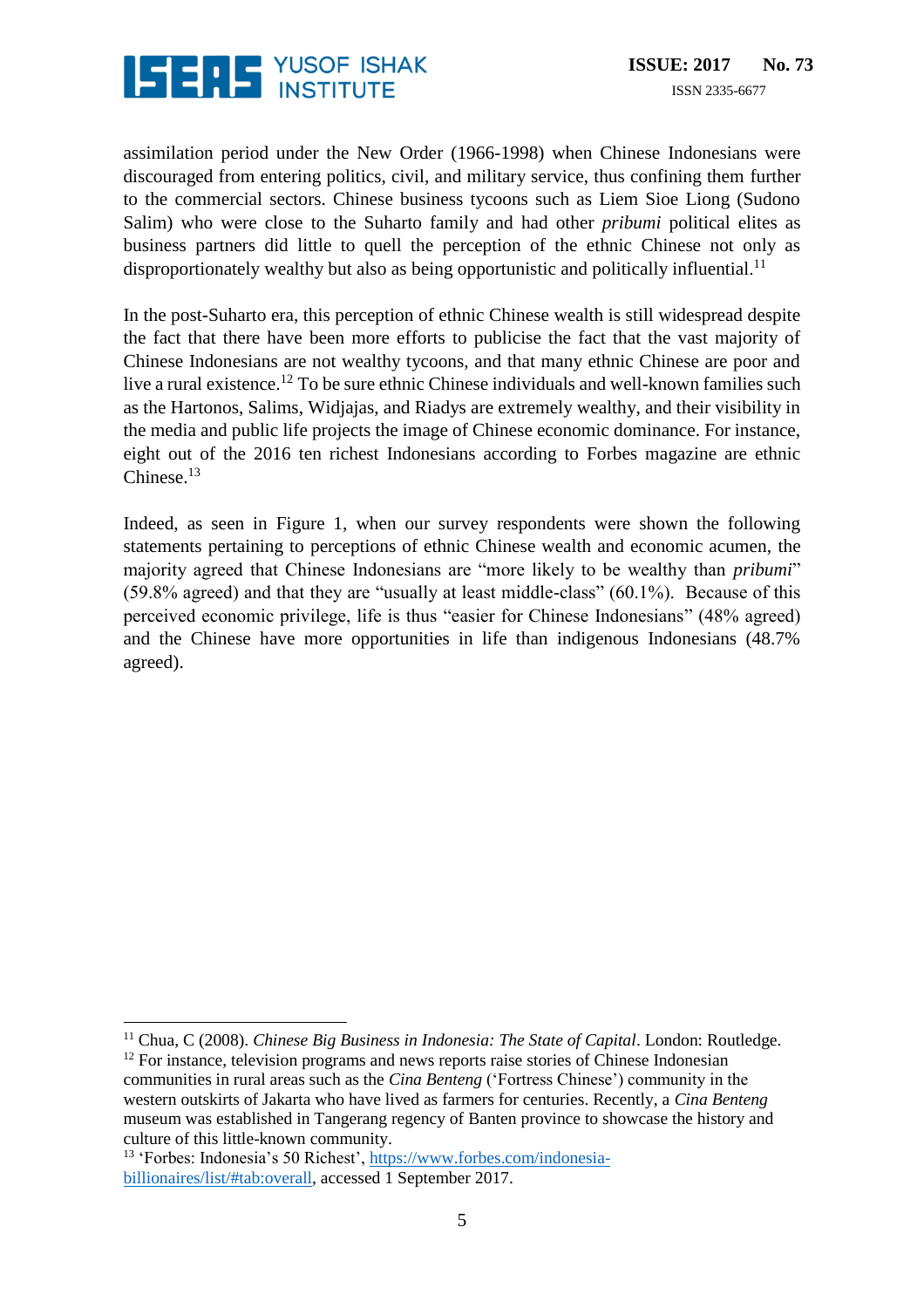



Source: Indonesia National Survey Project

While these perceptions of the Chinese are certainly not new, the extent to which the survey respondents overwhelmingly agreed to all these statements is surprising. There is an element of primordialism in in how one statement in particular – that "Chinese Indonesians have a natural talent for success in making money" – exceeds the rest in terms of respondents that agree with it (68.1%).

#### *Chinese Indonesians as exclusive*

This sense of primordialism where Chinese Indonesians are perceived to possess certain characteristics that lead to irreconcilable differences is also reflected in other survey responses concerning religion and culture. As seen in Figure 2, the majority of respondents feel that Chinese Indonesians have their own religion (42.4% agreed) and culture (42.6% agreed) that do not fit well in Indonesia. Furthermore, most respondents blame the Chinese themselves for their inability to integrate into Indonesian society. Here, 48.4% agree that they "only care about their own kind", and 46.3% agree that Chinese Indonesians are "too greedy and ambitious".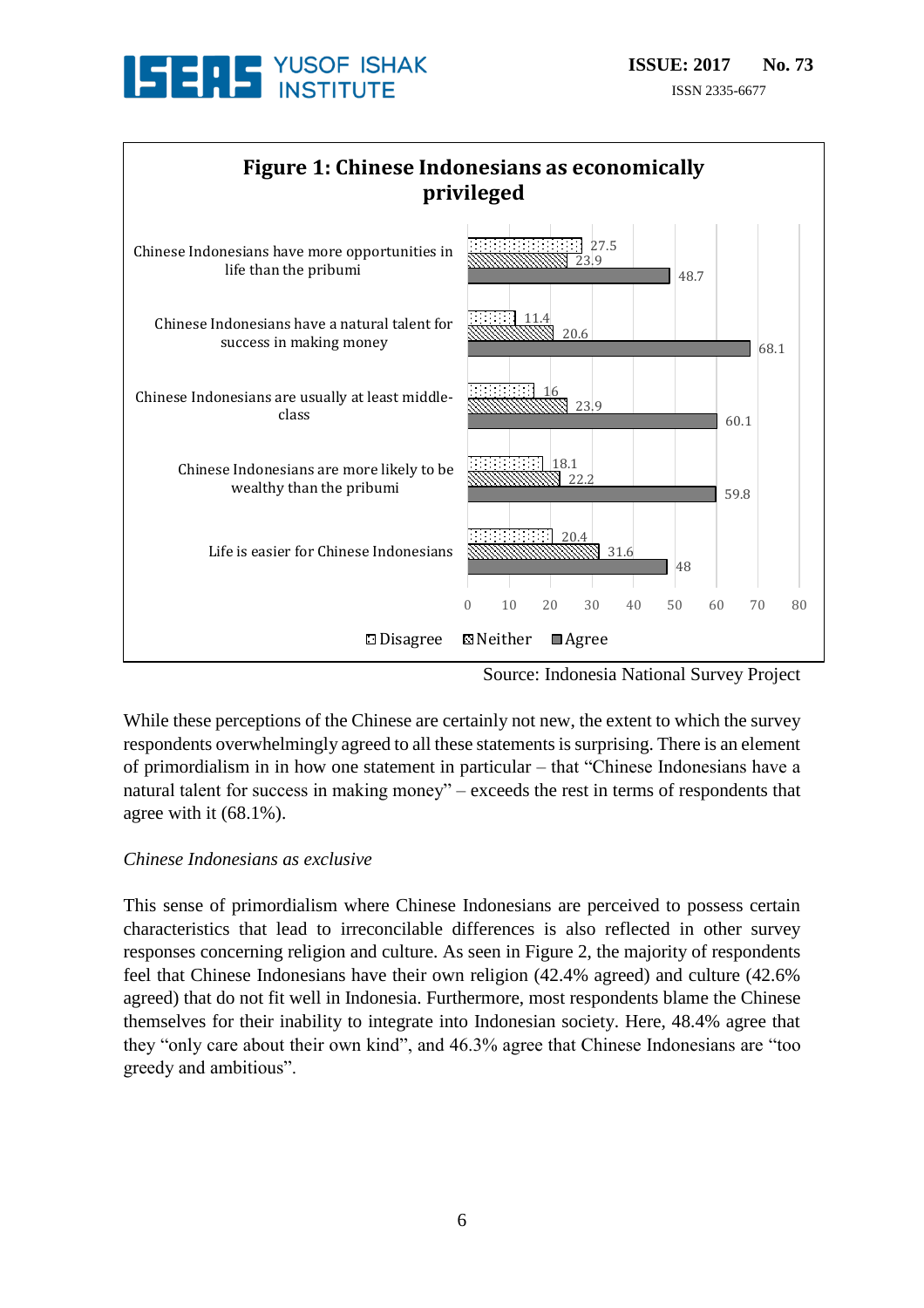



Source: Indonesia National Survey Project

Interestingly, while 44.1% of respondents agree that perceived essential differences in culture, character and religion mean that "it is hard to be a close friend with a Chinese Indonesian", 35.8% of respondents do not see any problem inter-marrying with an ethnic Chinese. This could be the historical legacy of centuries of inter-marriage between the Chinese and *pribumi*, where, because of perceptions of Chinese Indonesian wealth, many *pribumi* view marriage with an ethnic Chinese as economically advantageous. From the Chinese perspective, particularly during the New Order, marriage into a *pribumi* family was a good way to assimilate and to show willingness to embrace the local culture, particularly if the ethnic Chinese in question also converted to Islam.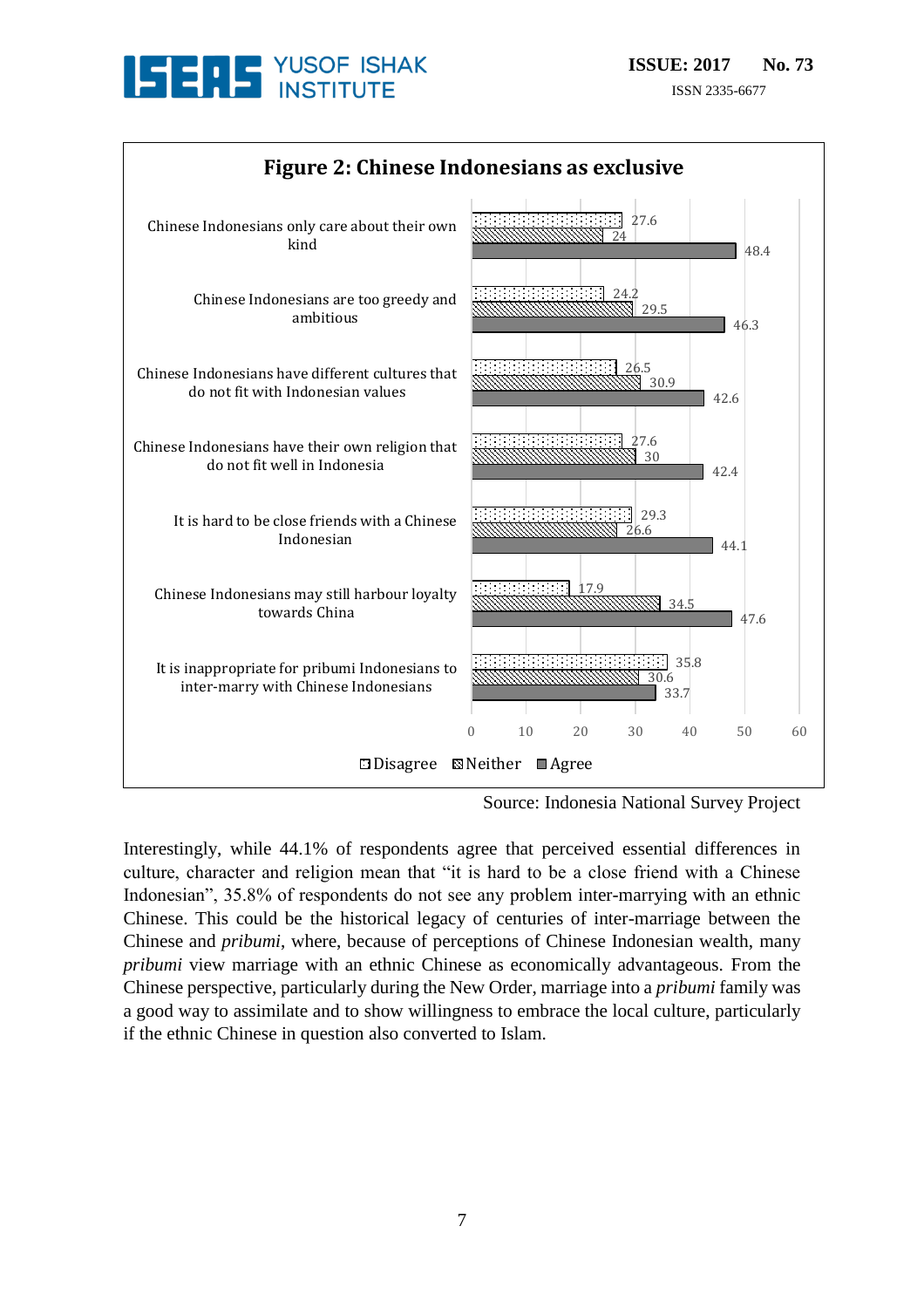## **ISERS** YUSOF ISHAK

However, what is both interesting and worrying is that a considerable 47.6% of respondents agree that "Chinese Indonesians may still harbour loyalty towards China," even though almost all ethnic Chinese in Indonesia today are Indonesian citizens.<sup>14</sup>

It must be remembered that this perception exists within very specific local, regional, and global contexts. The dark historical legacy of assimilation and the associated suspicions of Chinese Indonesians as agents of communist China in the late 1960s mean that most Chinese Indonesians today still harbour the fear of being perceived of being too close to China.

As China rises as a regional and global power, its direct investments and its economic and strategic interest in Indonesia have grown more than ever before. The Indonesian government has mostly been more than happy to receive Chinese investments, especially since these are required to fund Jokowi's many ambitious infrastructure projects. However, domestically, there have been cases of backlash over what has been perceived as the current government's overt closeness to, and reliance on China. For instance, when Jokowi's administration awarded the Jakarta-Bandung high-speed rail project to China instead of Japan after an opaque tender process, opposition politicians and the media quickly accused Jokowi of being China's pawn.<sup>15</sup> Around the time of the Jakarta gubernatorial election, fake news, such as those claiming that both Jokowi and Ahok were agents of the Chinese state, went rampant on social media.<sup>16</sup> Such sentiments highlight how, despite much improved relations between China and Indonesia, many *pribumi* Indonesians still have a deep sense of distrust towards China.

The perception that Chinese Indonesians may still harbour loyalty towards China is dangerous for the ethnic Chinese, especially at a time of rising anti-Chinese sentiments.

#### *Chinese Indonesian influence in politics*

In the aftermath of the Jakarta gubernatorial election we asked survey respondents to consider questions to do with Chinese Indonesians' influence and role in politics. A fair amount of respondents (41.9%) agreed with the statement "Chinese Indonesians have too much influence in Indonesian politics". This number is low when compared to the 62% who think that Chinese Indonesians have too much influence in the Indonesian economy.

The responses become more interesting when we asked more specific questions about whether they are comfortable with a Chinese Indonesian in a position of political leadership. The majority (64.4%) are uncomfortable with the notion, with no significant differences

<sup>15</sup> Siwage Dharma Negara & Wilmar Salim, 'Why is the High-Speed Rail Project so Important to Indonesia?' ISEAS Perspective 2016 No. 16.

[\(https://www.iseas.edu.sg/images/pdf/ISEAS\\_Perspective\\_2016\\_16.pdf\)](https://www.iseas.edu.sg/images/pdf/ISEAS_Perspective_2016_16.pdf).

<sup>&</sup>lt;u>.</u> <sup>14</sup> Fossati, D., Hui, Y-F & Dharma Negara, S. (2017). "The Indonesia National Survey Project: Economy, Society and Politics." ISEAS Trends in Southeast Asia No. 10.

<sup>&</sup>lt;sup>16</sup> Lim, M. "Freedom to Hate: Social Media, Algorithmic Enclaves, and the Rise of Tribal Nationalism in Indonesia," *Critical Asian Studies* 49, no. 3 (2017), pp. 411-427.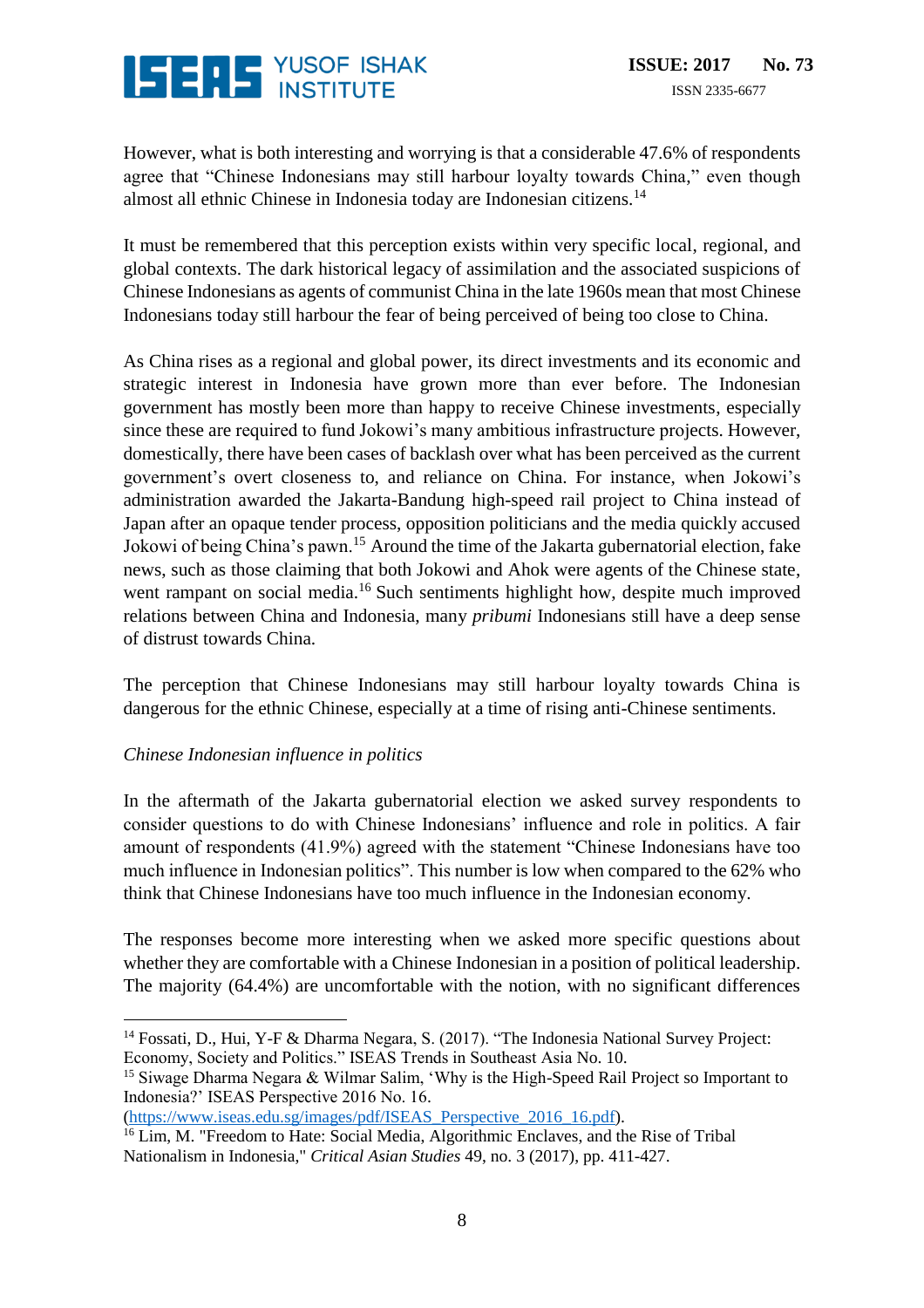

being visible where gender and urban-rural locations are concerned.<sup>17</sup> However, as seen in Figure 4, the more educated the respondent is, the more likely he or she will be comfortable about having a Chinese Indonesian as political leader.

#### **Figure 4: Demographic breakdown of responses to "Are you comfortable with a Chinese Indonesian in a position of political leadership?"**





Source: Indonesia National Survey Project

<u>.</u>

<sup>&</sup>lt;sup>17</sup> Fossati, et, al. The Indonesia National Survey Project.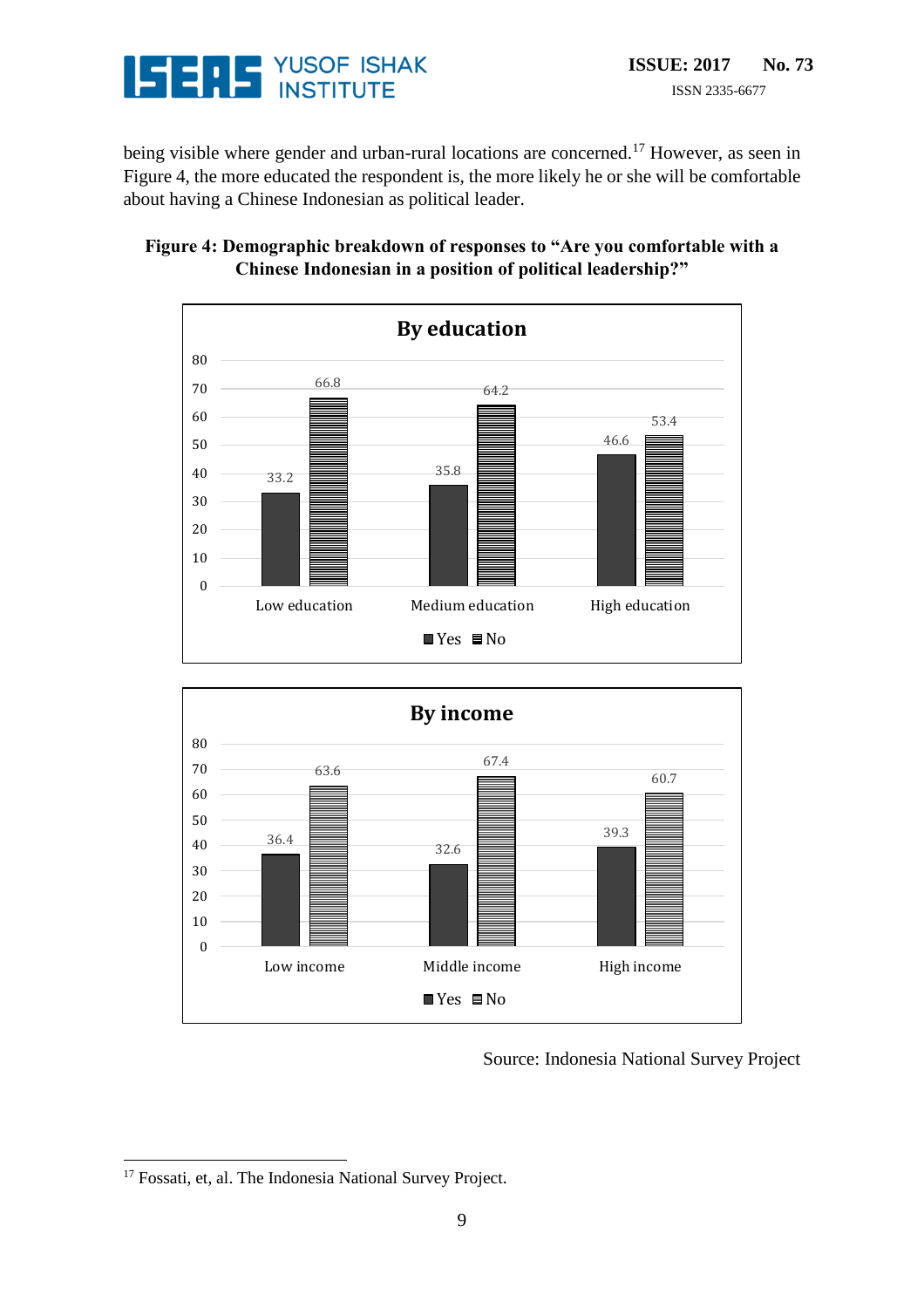

The correlation is less clear where income level is concerned. Those at the middle income level are the most uncomfortable with the idea of ethnic Chinese in a position of political power.

Interesting patterns also emerge when we examine a cross-section of respondents, based on their ethnic/tribal (*suku*) groups. As seen in Figure 5, only the Bataks (60%) and Balinese (100%) are more comfortable with Chinese Indonesians in political positions.<sup>18</sup> The *suku* who are the least comfortable with the notion of Chinese Indonesians in political office are the Malays, Cirebonese, Minangkabau and Sundanese.<sup>19</sup>



Source: Indonesia National Survey Project

This result is in some ways not surprising, and indicates an overlap with religion. Hindumajority Balinese people are traditionally known to be open and pluralistic in attitude, in no small part owing to their exposure to the many tourists that visit the island of Bali each year.

Fossati, et, al. The Indonesia National Survey Project.

<sup>&</sup>lt;u>.</u> <sup>18</sup> As our research design did not produce representative samples of ethnic groups, our inferences regarding variation across ethnic groups should be interpreted with caution. The largest groups in our sample were the Javanese (685 respondents), Madurese (227) and Malay (66). For other minority groups, the figures were based on a lower number of respondents, given the smaller size of such groups as a share of the general Indonesian population.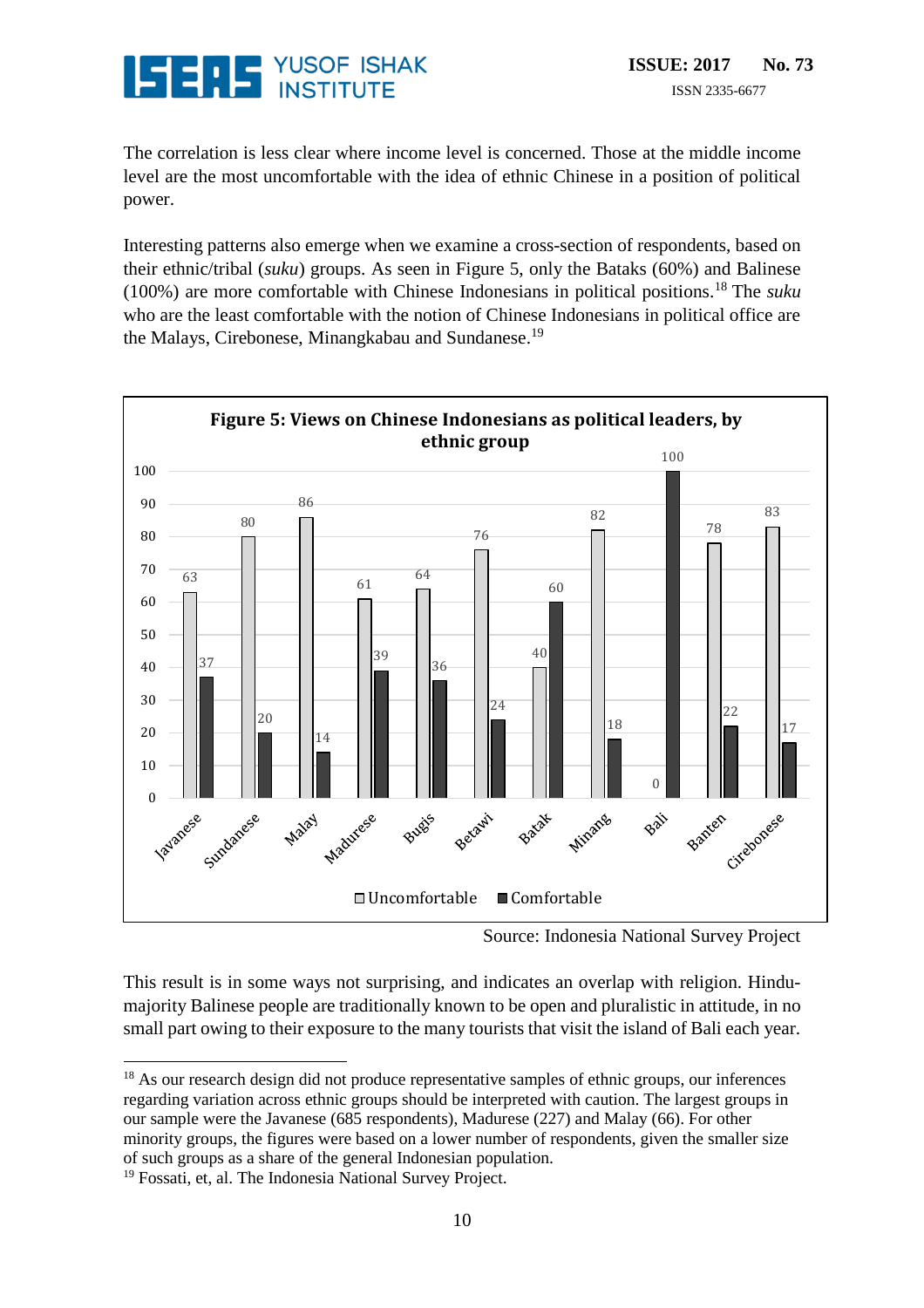

Originally from highland north Sumatra, the Batak ethnic group is 75% Christian, making them one of the few Christian-majority indigenous ethnic groups in Indonesia. The Batak people are also known to be highly educated and often rise to prominence in white-collar professions as well as in politics and the military. In many ways, the Balinese and Bataks are also ethnic and religious minorities like the ethnic Chinese, so it is not surprising that they are least bothered with the idea of Chinese Indonesians being in a position of political power.

It must be remembered however that these responses to prompts about ethnic Chinese in positions of political power were undoubtedly influenced by Ahok's recent political prominence and subsequent scandals. It would be interesting to track how public perception of Chinese Indonesians' political influence changes over time after the Ahok controversy dies down, and also around the future regional/national elections in which ethnic Chinese candidates contest for political office.

#### **CONCLUSION: ETHNIC CHINESE IN CONTEMPORARY NATIONAL DISCOURSE**

The results of the INSP questions on Chinese Indonesians are generally negative. Across all the survey questions, we see strong evidence of negative perceptions about ethnic Chinese economic privilege, exclusivity, influence in politics, and national loyalty.

However, since the survey was done in the aftermath of the Jakarta election and the Ahok blasphemy case, perhaps it should not be too much of a surprise for us to see heightened negativity towards Chinese Indonesians. Events seen earlier this year are in many ways unique, in no small part owing to the fact that Ahok himself is a unique politician whose character and actions inspired divided (and often extreme) opinions about Chinese Indonesians and their role in Indonesian politics, economy, and society. As the country moves on, we can expect opinions of Chinese Indonesians to improve over time.

Be that as it may, the results of the survey are alarming because they show that, despite the reforms of the past two decades, old stereotypes of ethnic Chinese still persist and are perhaps stronger than before. Assumptions about essential differences between ethnic Chinese and *pribumi* continue to feed the narrative of the Chinese being outsiders who can never really belong in Indonesia. Rising Islamic conservatism and economic inequality only heighten this notion of essential difference, making Chinese Indonesians more vulnerable as targets of the public's anger and frustration.

Results from our survey serve as yet another reminder that dealing with the Chinese "problem" and maintaining inter-ethnic/inter-religious harmony require continuous hard work. Complacency is not something that Indonesia's liberals can afford, and Jokowi's government must show that they are committed to protecting the safety and rights not only of the ethnic Chinese, but of all minority groups. However, as long as rising economic